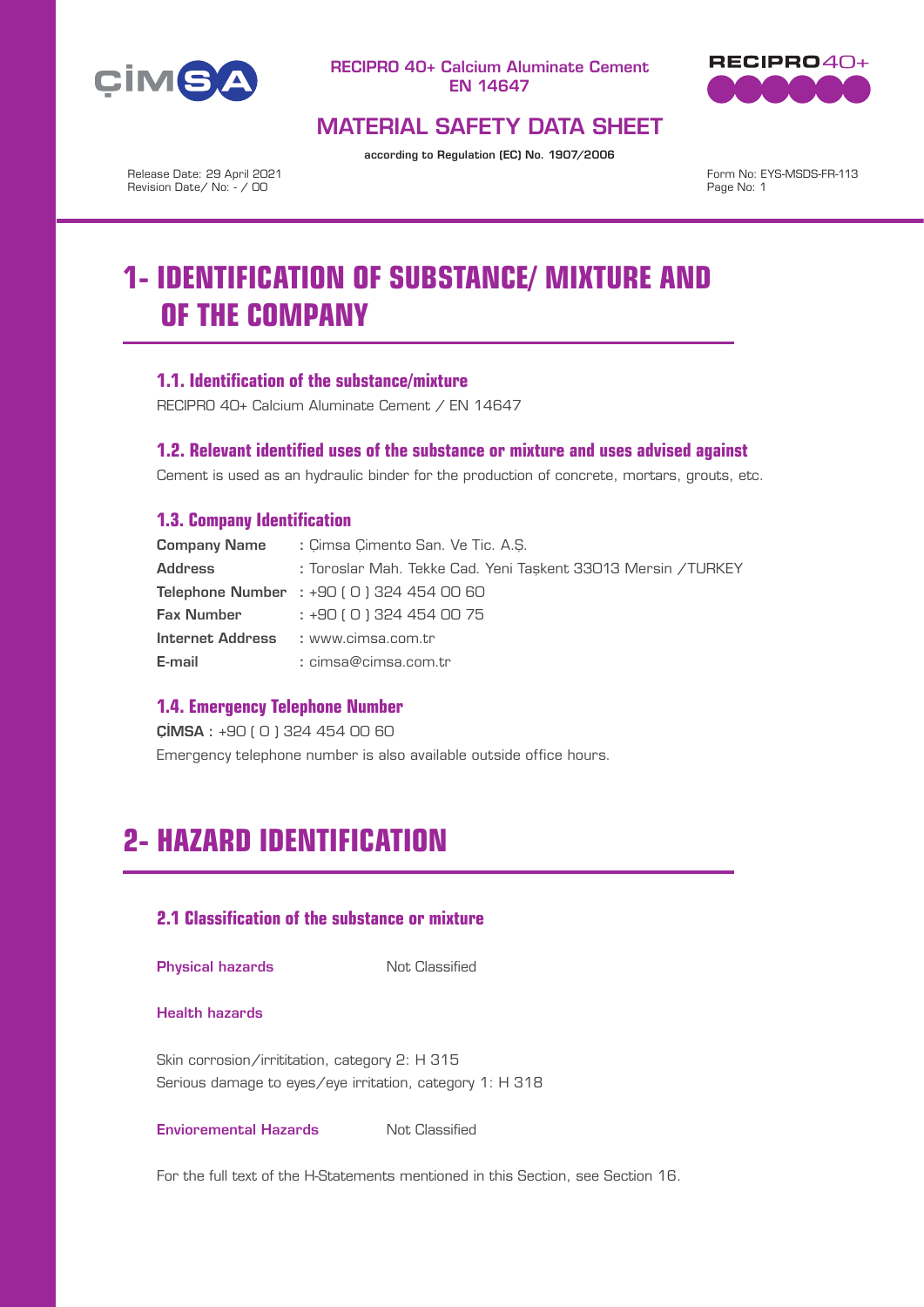



# MATERIAL SAFETY DATA SHEET

according to Regulation (EC) No. 1907/2006

Release Date: 29 April 2021 Revision Date/ No: - / 00

Form No: EYS-MSDS-FR-113 Page No: 2

# **2.2 Label Elements Pictogram**



GHS 05

Signal Word: Danger

#### Hazard Statements

H 315 (Causes skin irritation) H 318 (Causes serious eye damage)

### Precautionary Statements

#### Prevention

P 264: Wash contact areas thoroughly after handling.

P 280: Wear protective gloves/protective clothing/eye protection/face protection.

#### **Response**

P302+P352: If on skin: Wash with plenty of water

P321: Specific treatment (see first aid measures)

P 332+P313: If skin irritation occurs: Get medical advice/attention.

P362+364: Take off contaminated clothing. And wash it before reuse.

P305+P351+P338: If in eyes: Rinse cautiously with water for several minutes. Remove contact lenses, if present and easy to do. Continue rinsing.

P310: Call a P0ISON CENTER / doctor - If you feel unwell

### Storage / Disposal

There is no Precautionary Statement.

## **2.3 Others hazards**

Calcium Aluminate Cement does not contain any soluble chromium VI. The chromium content (VI) controlled in accordance with the standard EN 196-10 (below 2 ppm). Chrome reducing agents are not used.

When Calcium Aluminate Cement mixed with water, Calcium aluminates react chemically and harden. The reaction takes place is exothermic which results a temperature rise. If large quantities of cement is mixed with water, the temperature may increase enough to cause a risk of burns.

When Calcium Aluminate Cement contacts with water, an alkaline solution occurs with a pH of 11-11,5. Inspite of the pH level, the alkaline reserve is limited.

Does not contain free crystalline silica.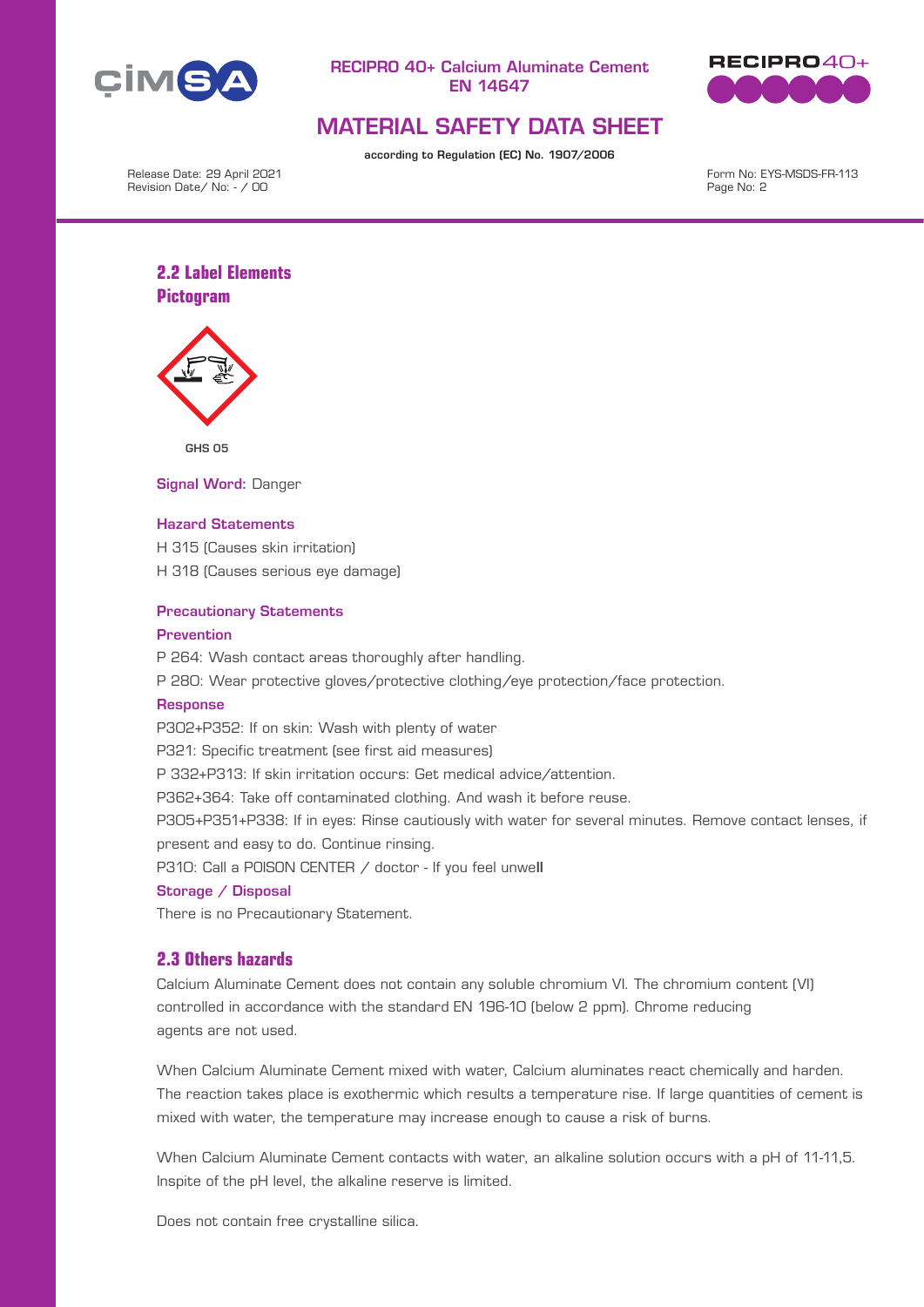



# MATERIAL SAFETY DATA SHEET

according to Regulation (EC) No. 1907/2006

Release Date: 29 April 2021 Revision Date/ No: - / 00

Form No: EYS-MSDS-FR-113 Page No: 3

# **3- COMPOSITION/INFORMATION ON INGREDIENTS**

# **3.1. Substances:** Cement, Alumina.

**3.2. Mixtures:** Cement according to the EN 14647.

Substances which present a health or environmental hazard:

| Substance                      | CAS No     | EC No     | Concentration (%) | <b>Hazard Class</b>                                          | Hazard<br>statements |
|--------------------------------|------------|-----------|-------------------|--------------------------------------------------------------|----------------------|
| Calcium<br>Aluminate<br>Cement | 65997-16-2 | 266-045-5 | 100               | *Skin corr./ irr. cat.2<br>*Serious damage eye<br>irr. cat 1 | H 315<br>H 318       |

# **4- FIRST AID MEASURES**

## **4.1 Description of first aid measures**

## General notes

No personal protective equipment is needed for first aid responders. First aid workers should avoid contact with wet cement or wet cement containing mixtures.

### After significant accidental inhalation

Move person to fresh air. Dust in throat and nasal passages should clear spontaneously. Contact a physician if irritation persists or later develops or if discomfort, coughing or other symptoms persist.

#### After contact with eyes

Don't rub eye as additional cornea damage is possible as a result of mechanical stress. Remove any contact lenses and open the eyelid(s) widely to flush eye(s) immediately by thoroughly rinsing with plenty of clean water for at least 20 minutes to remove all particles. Contact a specialist of occupational medicine or an eye specialist.

### After skin contact

For dry cement, remove and rinse abundantly with water. For wet cement, wash skin with water.

Remove contaminated clothing, footwear, watches, etc. and clean thoroughly before re-using them. Seek medical treatment in all cases of irritation or burns.

#### After significant accidental ingestion

Do not induce vomitting. If person is conscious, wash out mouth with water and give plenty of water to drink. Get immediate medical attention or contact the anti poison center.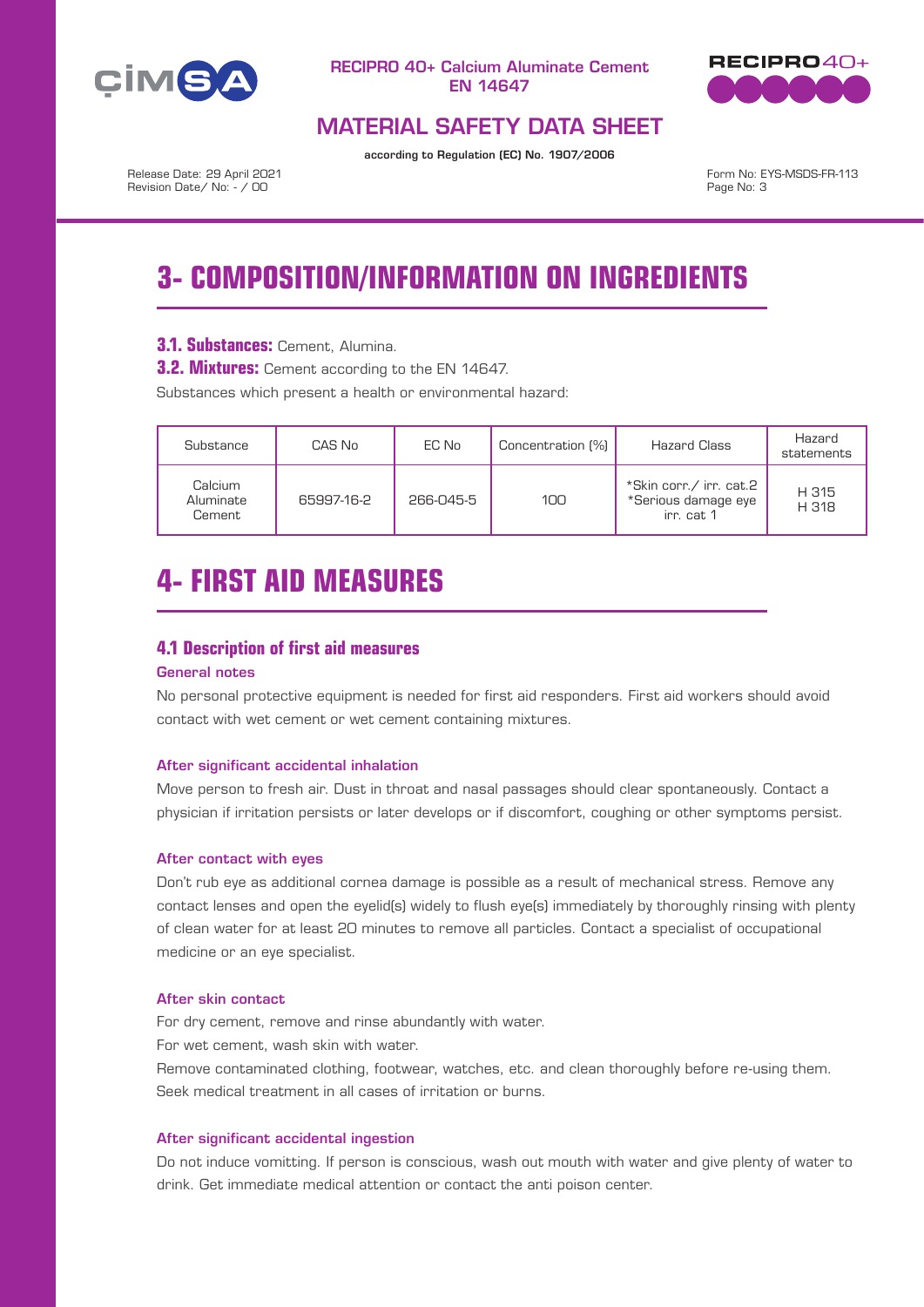



# MATERIAL SAFETY DATA SHEET

according to Regulation (EC) No. 1907/2006

Release Date: 29 April 2021 Revision Date/ No: - / 00

Form No: EYS-MSDS-FR-113 Page No: 4

## **4.2. Most important symptoms and effects, both acute and delayed**

Eyes: Eye contact with cement (dry or wet) may cause serious and potentially irreversible injuries.

Skin: Cement may have an irritating effect on moist skin (due to sweat or humidity) after prolonged contact or may cause contact dermatitis after repeated contact.

Prolonged skin contact with wet cement or wet concrete may cause serious burns because they develop without pain being felt (for example when kneeling in wet concrete even when wearing trousers). For more details see Reference (1).

Inhalation: Repeated inhalation of dust of cements over a long period of time increases the risk of developing lung diseases.

Environment: Under normal use, cement is not hazardous to the environment.

**4.3. Indication of any immediate medical attention and special treatment needed** When contacting a physician, take this SDS with you.

# **5- FIREFIGHTING MEASURES**

Calcium Aluminate cement is not a flammable and explosive mixture.

### **5.1 Extinguishing media**

All fire fighting methods are suitable.

### **5.2 Special hazards arising from the substance or mixture**

Cements are non-combustible and non-explosive and will not facilitate nor support combustion of other materials.

### **5.3 Advise for fire-fighters**

Cement poses no fire-related hazards. No need for specialist protective equipment for fire fighters. All equipment used for fire fighting is valid.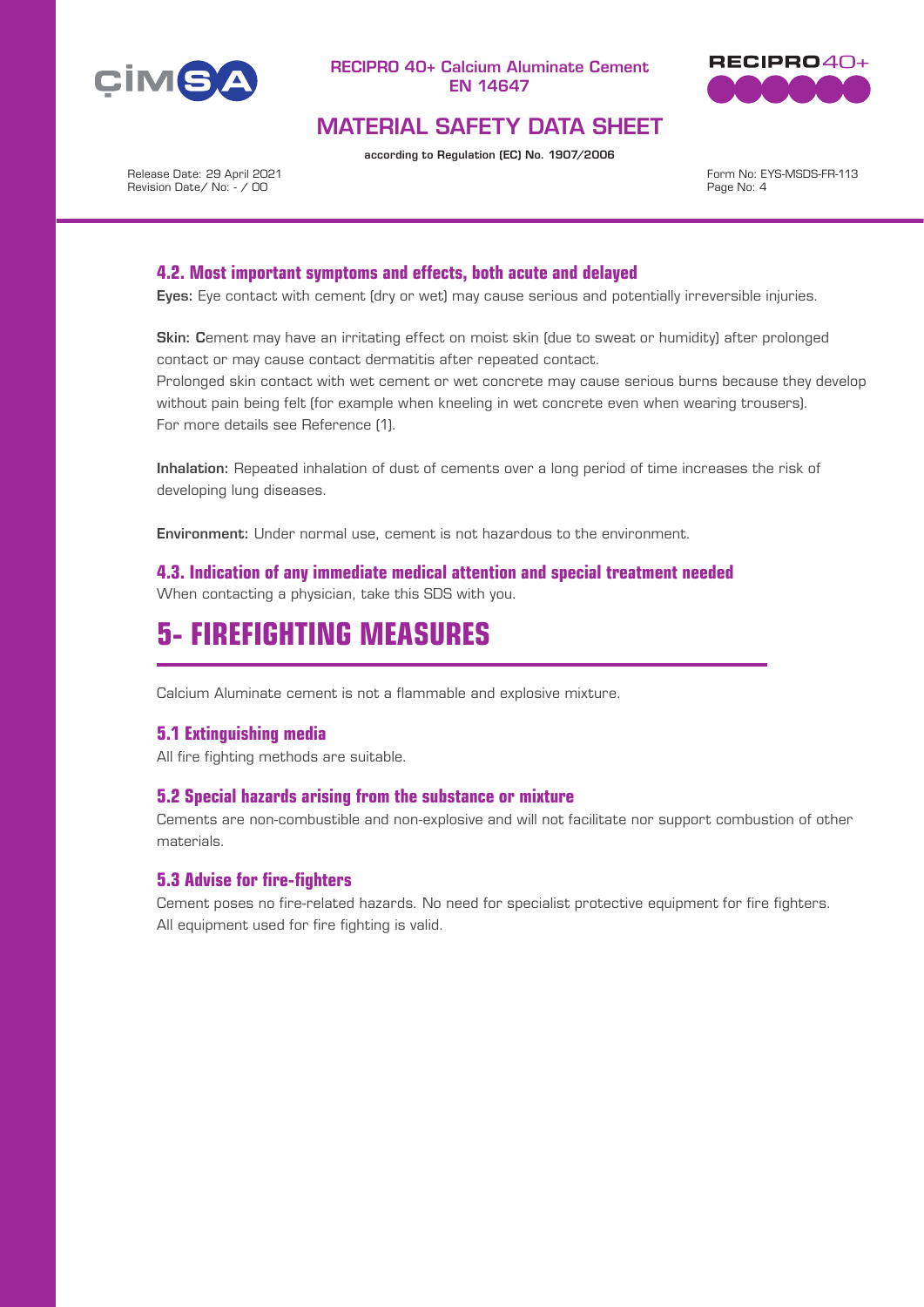



# MATERIAL SAFETY DATA SHEET

according to Regulation (EC) No. 1907/2006

Release Date: 29 April 2021 Revision Date/ No: - / 00

Form No: EYS-MSDS-FR-113 Page No: 5

# **6- ACCIDENTAL RELEASE MEASURES**

## **6.1 Personal precautions, protective equipment and emergency procedures**

### 6.1.1 For non-emergency personnel

Wear protective equipment as described under heading 8 and follow the advice for safe handling and use given under heading 7.

### 6.1.2 For emergency responders

Emergency procedures are not required. However, respiratory protection is needed in situations with high dust levels.

# **6.2 Environment precautions**

Do not wash cement down sewage and drainage systems or into bodies of water (e.g. streams).

## **6.3 Methods and material for containment and cleaning up**

Recover the spillage in a dry state if possible.

### Dry cement:

Use dry cleanup methods that do not cause airborne dispersion, e.g. :

- Vacuum cleaner (Industrial portable units, equipped with high efficiency particulate filters (HEPA fitler) or equivalent technique).
- Wipe-up the dust by mopping, wet brushing or by using water sprays or hoses (fine mist to avoid that the dust becomes airborn) and remove slurry.

If not possible, remove by slurrying with water (see wet cement).

- When wet cleaning or vacuum cleaning is not possible and only dry cleaning with brushes can be done, ensure that the workers wear the appropriate personal protective equipment and prevent dust from spreading.
- Avoid inhalation of cement and contact with skin. Place spilled materials into a container. Soli dify before disposal as described under heading 13.

### Wet cement:

Clean up wet cement and place in a container. Allow material to dry and solidify before disposal as described in heading 13.

### **6.4. Reference to other sections**

See sections 8 and 13 for more details.

# **7- HANDLING AND STORAGE**

Do not handle or store near food and beverages or smoking materials.

### **7.1 Precautions for safe handling**

Follow the recommendations as given under heading 8. Avoid dust development:

> - For (bagged) cement used in open-ended mixers: first add the water and then carefully add cement. Keep the height of fall low. Start the mixing smoothly. Do not compress empty bags, except when contained in another clean bag.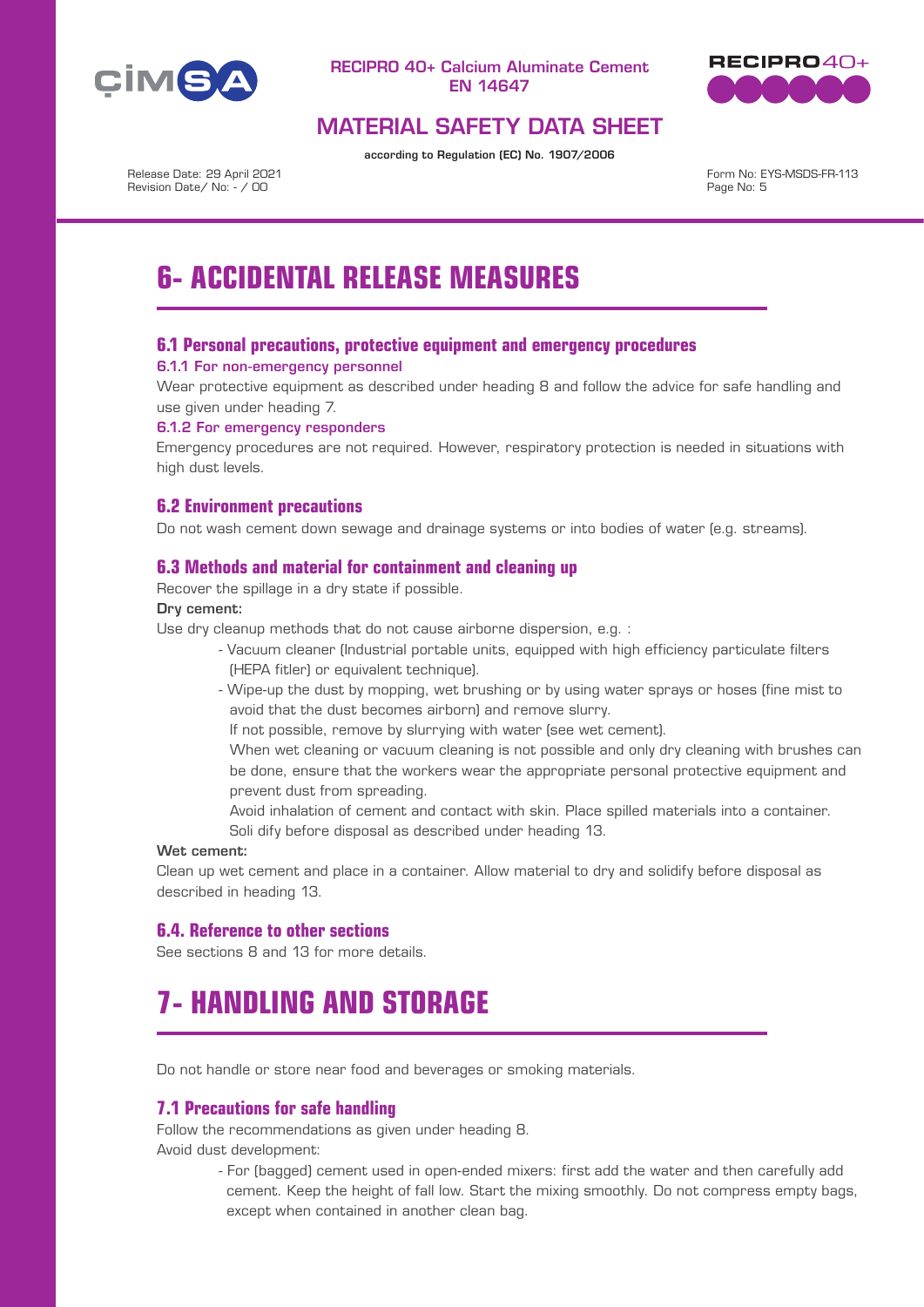



# MATERIAL SAFETY DATA SHEET

according to Regulation (EC) No. 1907/2006

Release Date: 29 April 2021 Revision Date/ No: - / 00

Form No: EYS-MSDS-FR-113 Page No: 6

- To clean up dry cement See heading 6.3

Carrying cement bags may cause sprains and strains to the back, arms, shoulders and legs. Handle with care and use appropriate control measures.

### **7.2 Conditions for safe storage**

Bulk cement should be stored in silos that are waterproof, dry (internal condensation minimised), clean and protected from contamination.

To prevent burial or suffocation, do not enter a confined space, such as a silo, bin, bulk truck, or other storage container or vessel that stores or contains cement without taking the proper security measures. Cement can build-up or adhere to the walls of a confined space. The cement can release, collapse or fall unexpectedly.

Packed products should be stored in unopened bags clear of the ground in cool, dry conditions and protected from excessive draught in order to avoid degradation of quality. Bags should be stacked in a stable manner.

# **7.3 Specific end use(s)**

Calcium Aluminate Cement does not contain any soluble chromium VI. Chrome reducing agents are not used.

# **8- EXPOSURE CONTROLS/PERSONAL PROTECTION**

### **8.1 Control parameters**

Use local exhaust or general dilution ventilation or other suppression methods to maintain dust levels below exposure limits.

### **8.2 Exposure Controls**

#### 8.2.1 Appropriate engineering controls

Measures to reduce generation of dust and to avoid dust propagating in the environment such as dedusting, exhaust ventilation and dry clean-up methods which do not cause airborne dispersion.

#### 8.2.2 Occupational exposure controls

General: During work avoid kneeling in fresh mortar or concrete wherever possible. If kneeling is absolutely necessary then appropriate waterproof personal protective equipment must be worn. Do not eat, drink or smoke when working with cement to avoid contact with skin or mouth. Immediately after working with cement or cement- containing materials, workers should wash or shower oruse skin moisturisers. Remove contaminated clothing, footwear, watches, etc. And clean thoroughly before re-using them.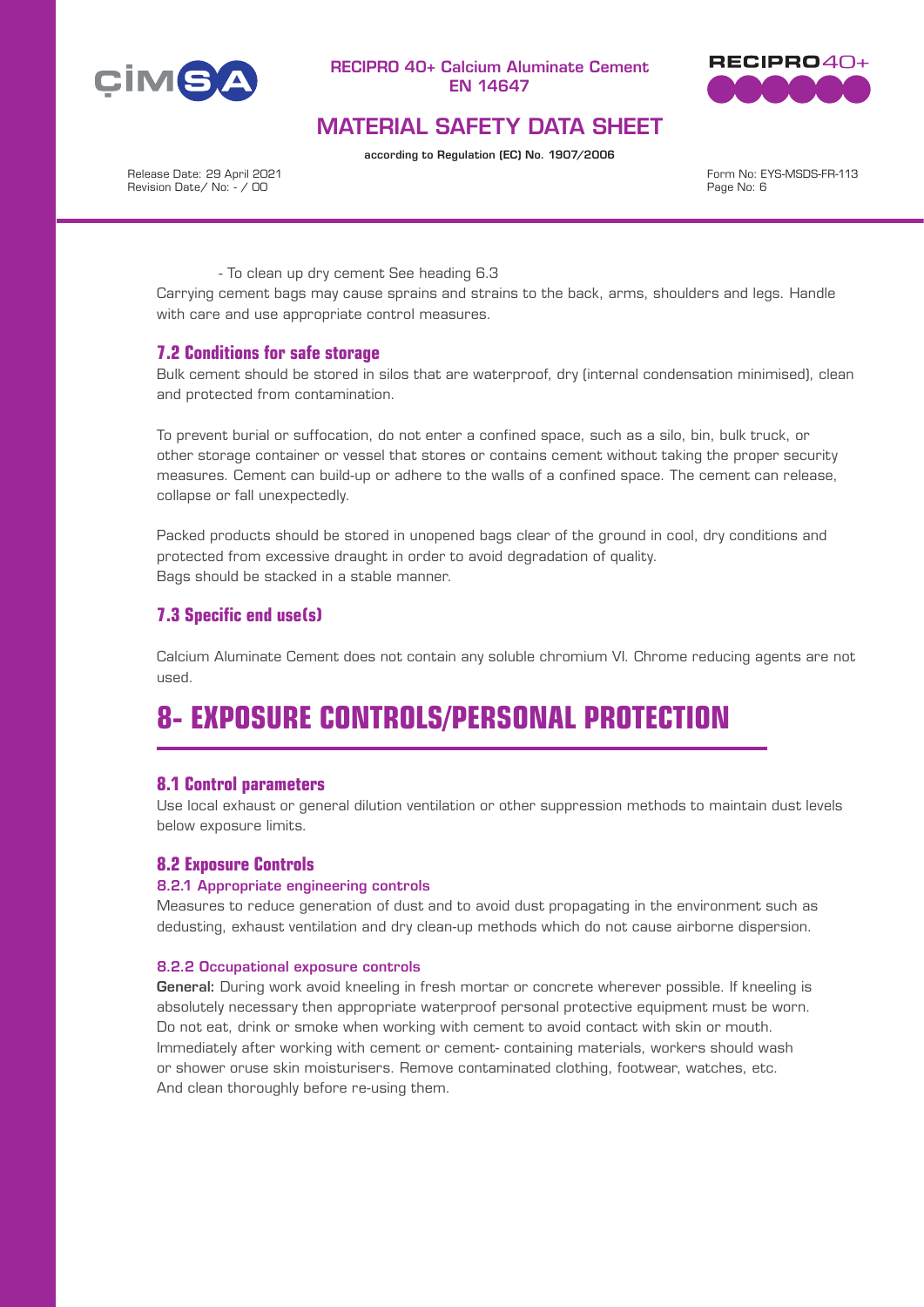



# MATERIAL SAFETY DATA SHEET

according to Regulation (EC) No. 1907/2006

Release Date: 29 April 2021 Revision Date/ No: - / 00

Form No: EYS-MSDS-FR-113 Page No: 7

Respiratory Protection: When a person is exposed to dust levels above exposure limits, use appropriate respiratory protection. It should be adapted to the dust level and conform to the relevant EN standart. Avoid creating airbone dust conditons. Local exhaust ventillation is preferred since it prevents release of contaminants in to the work area by controlling it at the source. If local or general ventillation is not adequate to control dust levels below exposure limits, use OES approved respirators.



Eye Protection: Wear approved glasses or safety goggles according to EN 166 when handling dry or wet cement to prevent contact with eyes.



Skin Protection: Use impervious, abrasion and alkali resistant gloves ( made of low soluble Cr(VI) containing material) internally lined with cotton, boots, closed long- sleeved protective clothing as well as skin care products (including barrier creams) to protect the skin from prolonged contact with wet cement. Particular care should be taken to ensure that wet cement does not enter the boots. In some circumstances, such as when laying concrete or screed, waterproof trousers or kneepads are necessary.



Thermal hazards Not applicable.

### **8.2.3 Enviromental exposure controls**

Air: Environmental exposure control for the emission of cement particles into air has to be in accordance with the available technology and regulations for the emission of general dust particles.

Water: Do not wash cement into sewage systems or into bodies of water, to avoid high pH. Above pH 9 negative ecotoxicological impacts are possible.

Soil and terrestrial environment: No special emission control measures are necessary for the exposure to the terrestrial environment.

# **9- PHYSICAL AND CHEMICAL PROPERTIES**

### **9.1 Information on Basic Physical and Chemical Properties**

(a) Appearance: Dry cement is a finely ground solid inorganic brown dust.

- (b) Odour: Odourless
- (c) Odour threshold: Odourless
- (d)  $pH$ : (T = 20°C in water, water-solid ratio 1:2): 10-12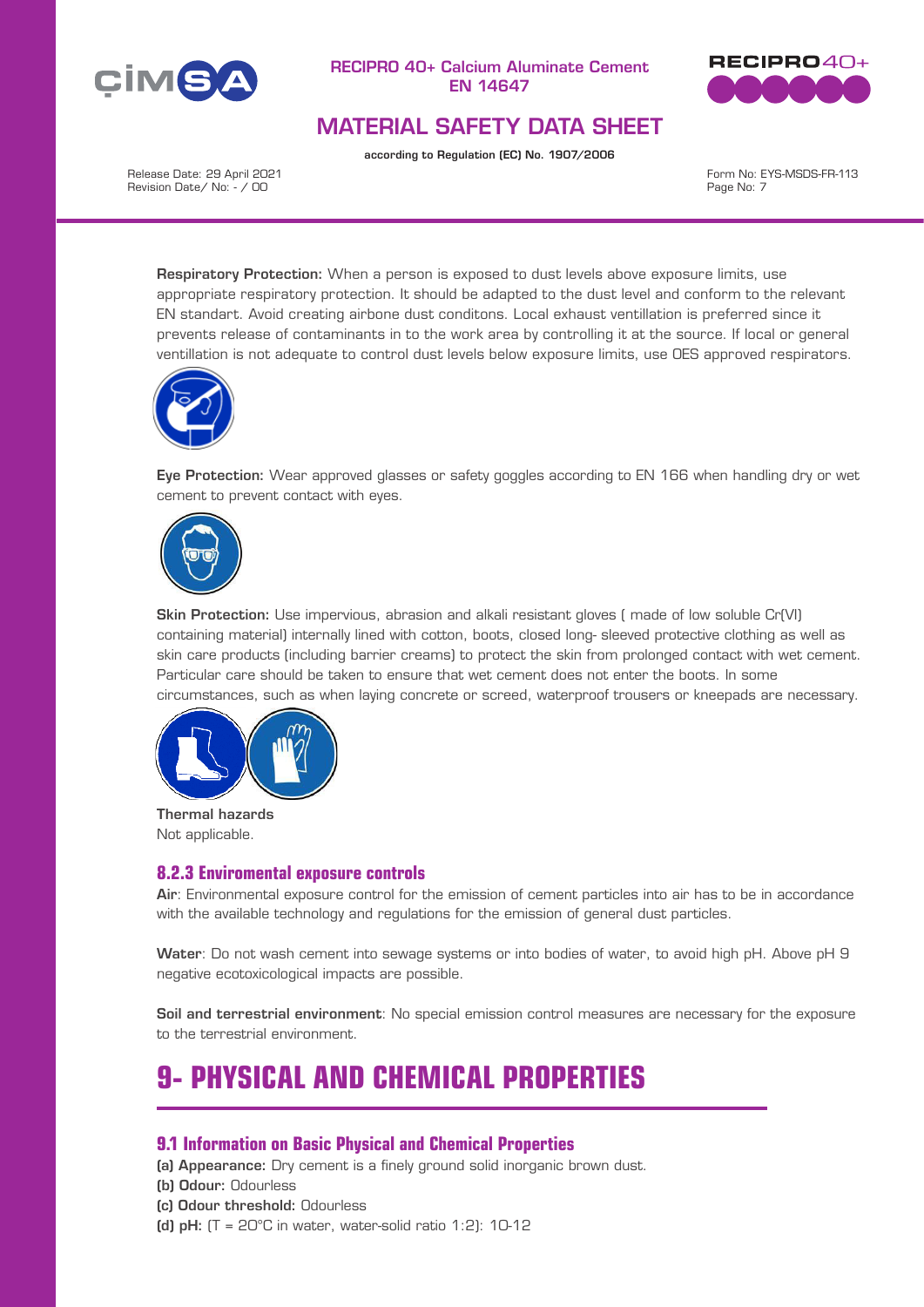



# MATERIAL SAFETY DATA SHEET

according to Regulation (EC) No. 1907/2006

Release Date: 29 April 2021 Revision Date/ No: - / 00

Form No: EYS-MSDS-FR-113 Page No: 8

- (e) Melting point:  $> 1100$  °C
- (f) Initial boiling point and boiling range: Not applicable
- (g) Flash point: Not applicable as is not a liquid
- (h) Evaporation rate: Not applicable as is not a liquid
- (i) Flammability (solid, gas): Not applicable
- (j) Upper/lower flammability or explosive limits: Not applicable as is not a flammable gas
- (k) Vapour pressure: Not applicable.
- (l) Vapour density: Not applicable.
- (m) Relative density:  $3.20-3.30$ : Apparent density:  $1.0 1.3$  g/cm<sup>3</sup>
- (n) Solubility(ies) in water  $(T = 20 °C)$ : slight  $(0.1-1.5 g/l)$
- (o) Partition coefficient: n-octanol/water: Not applicable as is inorganic mixture
- (p) Auto-ignition temperature: Not applicable
- (q) Decomposition temperature: Not applicable as no organic peroxide present
- (r) Viscosity: Not applicable as not a liquid

(s) Explosive properties: Not applicable. Not explosive or pyrotechnic. Not capable of a self-sustaining exothermic chemical reaction.

(t) Oxidising properties: Not applicable as does not cause or contribute to the combustion of other materials

## **9.2. Other information**

Not applicable.

# **10- STABILITY AND REACTIVITY**

### **10.1 Reactivity**

When mixed with water, cements will harden into a stable mass that is not reactive in normal environments.

### **10.2 Chemical stability**

Dry Calcium Aluminate Cements are stable as long as they are stored properly (see Heading 7). When mixed with water, cements will harden into form a stable calcium aluminate hydrates. This reaction is exo-thermal and may last up to 24 hours.

#### **10.3 Possibility of hazardous reactions**

Cements dont cause hazardous reactions.

### **10.4 Conditions to avoid**

Humidity during storage may cause lump formation and loss of producty quality.

### **10.5 Incompatible materials**

Uncontrolled use of aluminium powder in wet cement should be avoided as hydrogen is produced.

### **10.6 Hazardous decomposition products**

Cements will not decompose into other hazardous products and do not polymerise.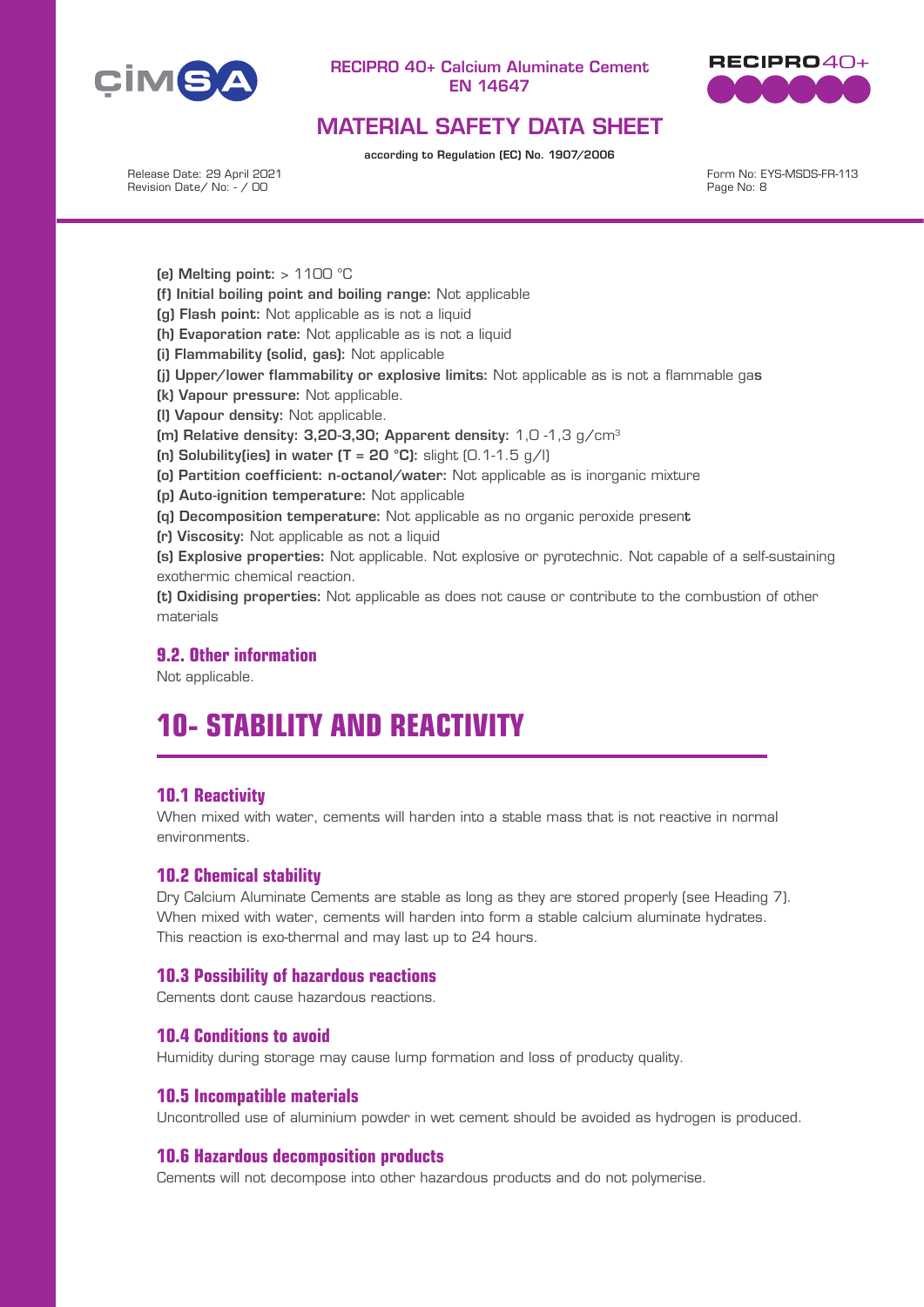



# MATERIAL SAFETY DATA SHEET

according to Regulation (EC) No. 1907/2006

Release Date: 29 April 2021 Revision Date/ No: - / 00

Form No: EYS-MSDS-FR-113 Page No: 9

# **11- TOXICOLOGICAL INFORMATION**

# **11.1 Information on toxicological effects**

a) Acute Toxicity: Not applicable.

b) Skin corrosion / irritation: Dry cement in contact with wet skin or exposure to moist or wet cement may cause thickening, cracking or fissuring of the skin. Prolonged contact in combination with abrasion can cause severe burns.

c) Eye Damage/ irritation: Direct contact with cement may cause corneal damage by mechanical stress, immediate or delayed irritation or inflammation. Direct contact by larger amounts of dry cement or splashes of wet cement may cause effects ranging from moderate eye irritation (e.g. conjunctivitis or blepharitis) to chemical burns and blindness.

d) Respiratory / skin sensitisation: Cement may irritate the throat and respiratory tract. Coughing, sneezing, and shortness of breath may ocur following exposures in excess of occupational exposure limits. Chronic exposure to respirable dust in excess of occupational exposure limits may cause coughing, shortness of breath and may cause chronic obstructive lung disease (COPD). Some individuals may exhibit eczema upon exposure to wet cement, caused either by the high pH which induces irritant contact dermatitis, or by an immunological reaction to soluble Cr (VI) which elicits allergic contact dermatitis [Reference (4)]. The response may appear in a variety of forms ranging from a mild rash to severe dermatitis and is a combination of those two mechanisms. An exact diagnosis is often difficult to assess. Swallowing large quantities may cause irritation to the gastrointestinal tract.

- e) Mutagenicity: Not applicable.
- f) Carcinogenicity: Not applicable.
- g) Toxic for reproduction: Not applicable.
- h) SpeciSc target organ toxicity (single exposure): Not applicable..
- i) SpeciSc target organ toxicity (repeated exposure): Not applicable.
- j) Aspiration hazard: Not applicable.

# **12- ECOLOGICAL INFORMATION**

### **12.1 Toxicity**

The product is not expected to be hazardous to the environment (LC50 aquatic toxicity not determined). The addition of large amounts of cement to water may, however, cause a rise in pH and may, therefore, be toxic to aquatic life under certain circumstances.

## **12.2 Persistence and degradability**

Not applicable.After hardening, cement presents no toxicity risks.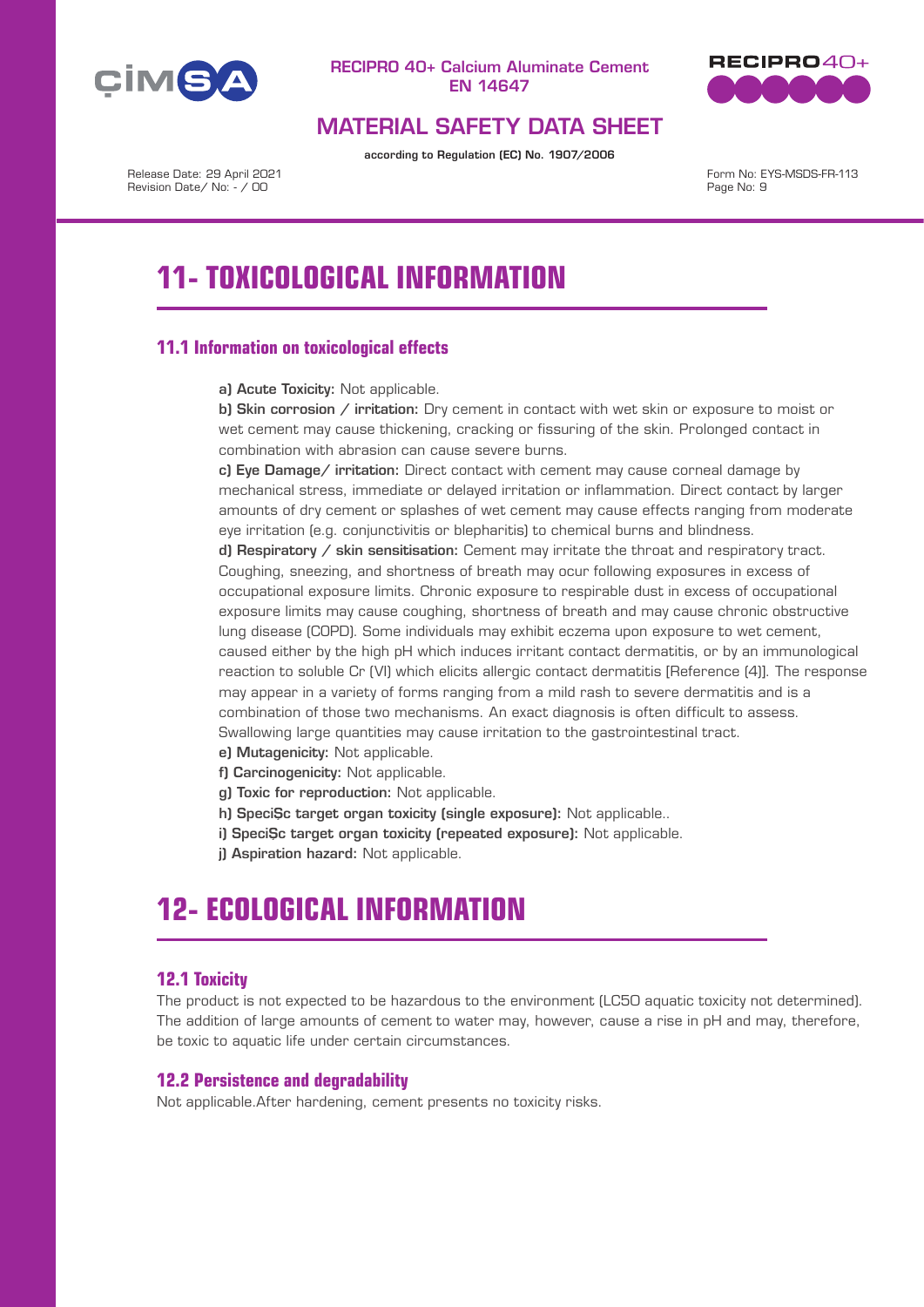



# MATERIAL SAFETY DATA SHEET

according to Regulation (EC) No. 1907/2006

Release Date: 29 April 2021 Revision Date/ No: - / 00

Form No: EYS-MSDS-FR-113 Page No: 10

## **12.3 Bioaccumulative potential**

Not applicable.After hardening, cement presents no toxicity risks.

### **12.4 Mobility in soil**

Not applicable. After hardening, cement presents no toxicity risks.

### **12.5 Results of PBT and vPvB assessment**

Not applicable as cement is an inorganic material. After hardening, cement presents no toxicity risks.

### **12.6 Other adverse effects**

Not applicable.

# **13- DISPOSAL CONSIDERATIONS**

### **13.1 Waste treatment methods**

Do not dispose of into sewage systems or surface waters.

#### Product-Cement that has exceeded its shelf life

EWC entry: 10 13 99 (wastes not otherwise specified) (and when demonstrated that it contains more than 0.0002% soluble Cr(VI)): Shall not be used/sold other than for use in controlled closed and totally automated processes or should be recycled or disposed of according to local legislation or treated again with a reducing agent.

### Product-unused residue or dry spillage

EWC entry: 10 13 06 (Other particulates and dust)

Pick up dry. Mark the containers. Possibly reuse depending upon shelf life considerations and the requirement to avoid dust exposure. In case of disposal, harden with water and dispose according to "Product-after addition of water, hardened" .

#### Product-slurries

Allow to harden, avoid entry in sewage and drainage systems or into bodies of water (e.g. streams) and dispose of as indicated in "Product-after addition of water, hardened" .

#### Product-after addition of water, hardened

Dispose of according to the local legislation. Avoid entry into the sewage water system. Dispose of the hardened product as concrete waste. Due to the inertisation, concrete waste is not a dangerous waste. EWC entries: 10 13 14 (waste from manufacturing of cement- waste concrete or concrete sludge) or 17 01 01 (construction and demolition wastes-concrete).

### **Packaging**

Completely empty the packaging and process it according to local legislation. EWC entries: 15 01 01(waste paper and cardboard packaging).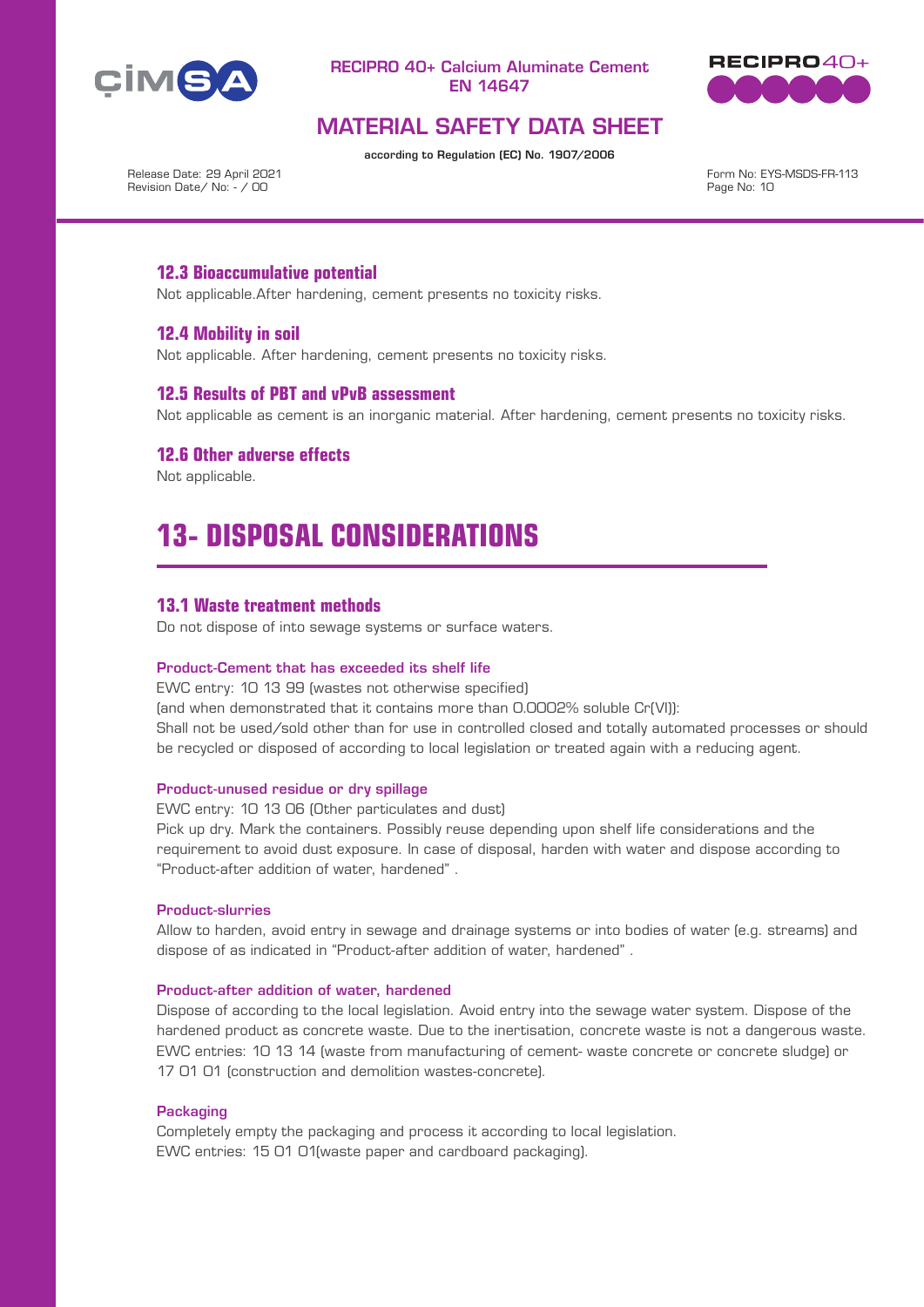



# MATERIAL SAFETY DATA SHEET

according to Regulation (EC) No. 1907/2006

Release Date: 29 April 2021 Revision Date/ No: - / 00

Form No: EYS-MSDS-FR-113 Page No: 11

# **14- TRANSPORT INFORMATION**

Cement is not covered by the international regulation on the transport of dangerous goods (IMDG, IATA, ADR/RID), therefore no classification is required.

No special precautions are needed apart from those mentioned under Heading 8.

**14.1. UN number** Not relevant

**14.2. UN proper shipping name** Not relevant

**14.3. Transport hazard class(es)** Not relevant

**14.4. Packing group** Not relevant

**14.5. Environmental hazards** Not relevant

**14.6. Special precautions for user** Not relevant

**14.7. Transport in bulk according to Annex II of MARPOL73/78 and the IBC Code** Not relevant

# **15- REGULATORY INFORMATION**

### **15.1 Safety, health and environmental regulations/legislation specific for the substance or mixture**

Regulation (EC) No 1272/2008 of the European Parliament and of the Council of 16 December 2008 on classification, labelling and packaging of substances and mixtures (as amended). Regulation (EC) No 1907/2006 of the European Parliament and of the Council of 18 December 2006 concerning the Registration, Evaluation, Authorisation and Restriction of Chemicals (REACH) (as amended).

The marketing and use of cement is subject to a restriction on the content of soluble Cr (VI): The restriction on marketing and use of cement is subject to the requirements of REACH Annex XVII point 47.

### REACH requirements:

Cement is a mixture according to REACH and is not subject to registration. Cement clinker is exempt from registration (Art 2.7 (b) and Annex V.10 of REACH). However, some substances in the mixture cement might require registration and an exposure scenarios. The necessary exposure scenarios will be added in the annex to this SDS as soon as these substances have been registered and the exposure scenarios have been received from the registrant.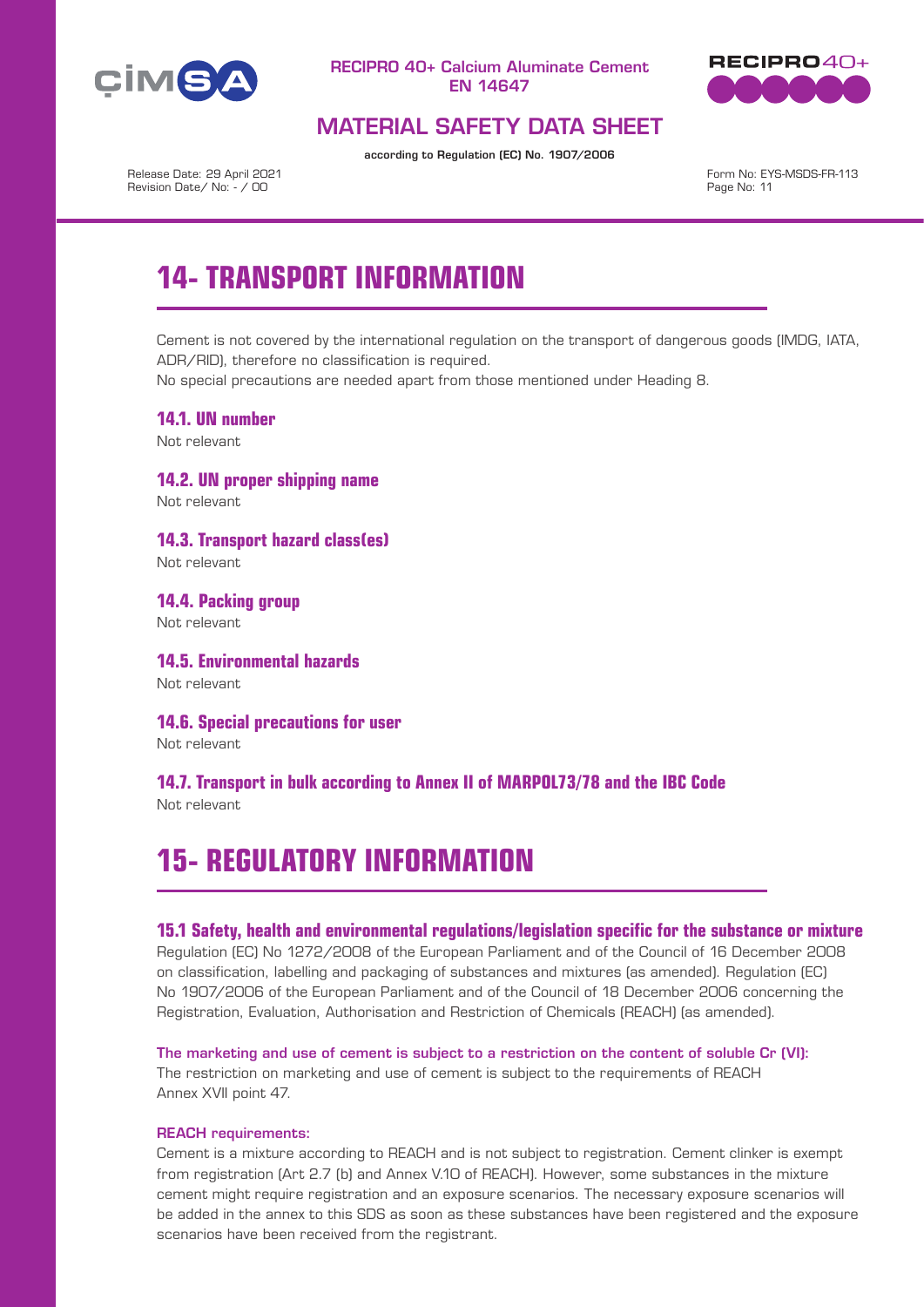



# MATERIAL SAFETY DATA SHEET

according to Regulation (EC) No. 1907/2006

Release Date: 29 April 2021 Revision Date/ No: - / 00

Form No: EYS-MSDS-FR-113 Page No: 12

# **15.2 Chemical Safety Assessment**

No chemical safety assessment has been carried out for this mixture by the supplier.

# **16- OTHER INFORMATION**

### Hazard Statements

H 315 (Causes skin irritation) H 318 (Causes serious eye damage)

### Precautionary Statements

### Prevention

P 264: Wash contact areas thoroughly after handling. P 280: Wear protective gloves/protective clothing/eye protection/face protection. **Response** P302+P352: If on skin: Wash with plenty of water P321: Specific treatment (see first aid measures) P 332+P313: If skin irritation occurs: Get medical advice/attention. P362+364: Take off contaminated clothing. And wash it before reuse. P305+P351+P338: If in eyes: Rinse cautiously with water for several minutes. Remove contact lenses, if present and easy to do. Continue rinsing. P310: Call a P0ISON CENTER / doctor - If you feel unwell

### Storage / Disposal

There is no Precautionary Statement.

## **Abbreviations:**

- IMDG : International Maritime Dangerous Goods
- IATA : International Air transport Association
- ADR/RID : Agreement on the transport of dangerous goods by road/Regulations on the international transport of dangerous goods by rail
- LC50 : Lethal Concentration where 50% of the test animals dies.
- VPvB : Very persistent, very bio-accumulative
- PBT : Persistent, bio-accumulative and toxic
- EWC : European Waste Catalogue
- REACH : Registration, Evaluation and Authorisation of Chemicals